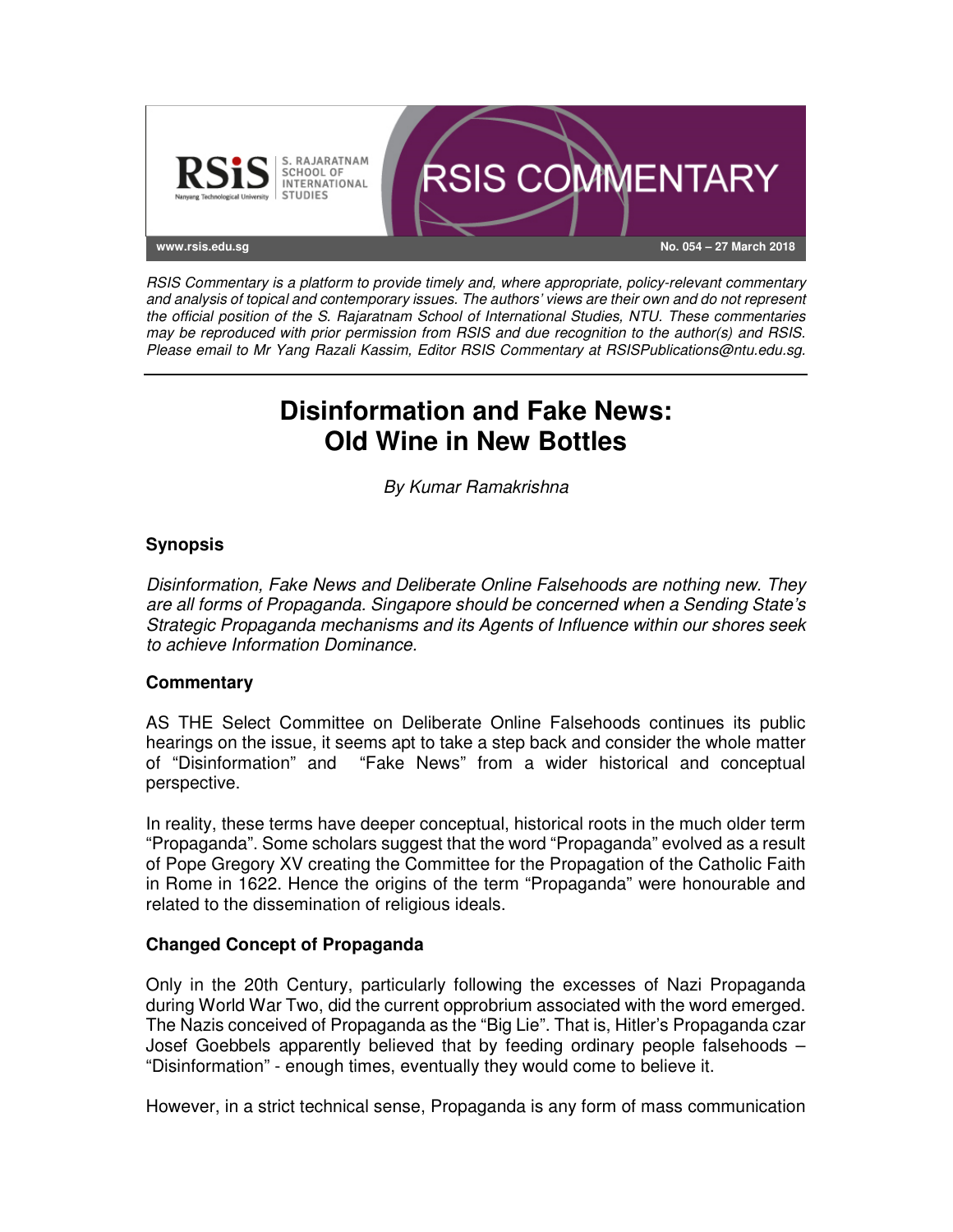that is able to influence the thinking and behaviour of a target audience. The Allies during World War Two, for example, conceived of Strategic Propaganda as directed at entire audiences within Target States.

Previously, radio and newspapers – and later television - were seen as Strategic Propaganda mechanisms par excellence. Today, thanks to technological advances, social media platforms on non-private settings, such as YouTube, Facebook, Instagram and Twitter, could also be said to have potentially strategic impact.

#### **White, Black and Grey Propaganda**

While the above examples describe the *mechanisms* of Strategic Propaganda, one must also pay attention to the *doctrine* that govern their use. In World War Two, Allied doctrine identified three categories of Propaganda: The first was White – which involved basically telling the audience the truth via straight reporting by a clearly identified source.

For example, one reason why the British Broadcasting Corporation (BBC) earned such a global following was its reputation for telling the truth, even bad news, in wartime.

Another approach – favoured by the Nazis – was Black Propaganda or Disinformation. Finally, there was also Grey Propaganda. This was when the information coming out contained facts and deliberate inaccuracies - and the source of it was unclear.

A famous wartime exponent of Black/Grey Propaganda was the British operative Sefton Delmer, who mesmerized Nazi audiences for his deliberately scandalous German-language radio broadcasts, whilst masquerading as a disgruntled senior Nazi officer.

R.H.S. Crossman, the top Allied Propagandist in World War Two and future minister in Prime Minister Harold Wilson's Labour Government of the 1960s, observed that the British found that while Black and Grey Propaganda were "fun", these merely succeeded in sowing confusion in a target audience. In contrast, White Propaganda was better because once one had established credibility with the target audience one could influence them to act in desired ways.

#### **New Technologies, Same Principles**

The principles of Strategic Propaganda remain relevant today, despite technological advances in the mechanisms of its dissemination. States still need to employ Strategic Propaganda to influence other States to behave in desired ways.

Strategic Propaganda mechanisms seeking Information Influence in the postwar era have included such Cold War radio platforms as the Voice of America, Radio Free Europe and Radio Liberty, directed at the subjugated peoples of the Soviet bloc.

In more recent times we have encountered the Russia Today television news channel and Sputnik Radio, while recent reports indicate that Beijing is thinking of setting up a huge Voice of China global broadcasting operation, apart from its Global Times newspaper.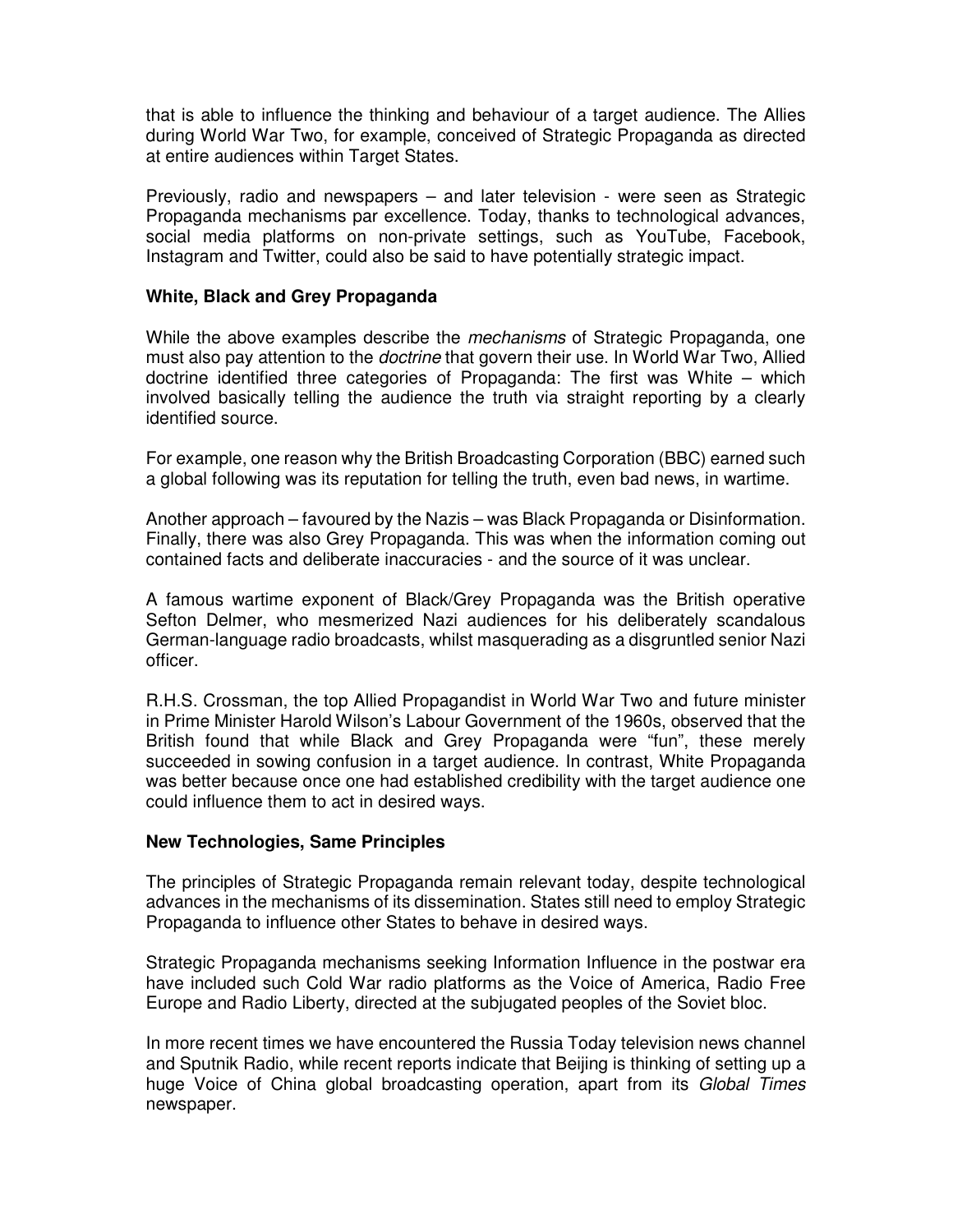In fact, Strategic Propaganda by Sending States also includes so-called Agents of Influence (AOI) within Target States throughout the world. These AOI include foreign diplomatic, cultural and educational officials and institutions such as for instance, the British Council, the old US Information Agency, the Saudi-backed World Muslim League and the Chinese–supported Confucius Institutes in universities across the globe.

These Strategic Propaganda mechanisms are actually not unusual and have been part of global diplomatic and cultural intercourse for decades.

## **The Real Threat: Sending States and Information Dominance**

The real problem arises when the goal of the Sending State shifts from mere Information Influence to the more aggressive stance of Information Dominance within the Target State. This happens when the Strategic Propaganda mechanisms mentioned earlier shift from disseminating merely White Propaganda, to employing Black and Grey modes as well.

This comes in the form of spreading Disinformation and Fake News online or in the real world through AOI, with a view to sowing confusion and discord within the Target State.

The Sending State may do this with a view to psychologically weakening the Target State so as to better steer the latter's behaviour in desired ways. Examples of Strategic Propaganda being employed in the Information Dominance mode include reported interference by Russian Strategic Propaganda mechanisms and AOI in the 2016 US presidential elections and in the UK's BREXIT campaign earlier that same year.

#### **Implications**

Disinformation and Fake News are thus nothing new. They are Old Wine in New Bottles and should be seen in perspective. Particularly noteworthy are the following:

First, States seeking to influence other States' behaviour through Strategic Propaganda as described are nothing new. Hence we must avoid political overreactions that may damage our international standing.

Second, it is when the Sending State seeks to move from Information Influence to Information Dominance that Countermeasures would be needed. In this regard, two possible Countermeasures appear pertinent.

First, expand the scope of the current SG Secure initiative to include raising awareness of Disinformation and Fake News, either online or via AOI. The Select Committee has recently heard several ideas for building societal resilience against such Black and Grey Propaganda.

These range from measures promoting critical thinking to creating independent factchecking councils. In an age of increasingly assertive foreign AOI, however, simple